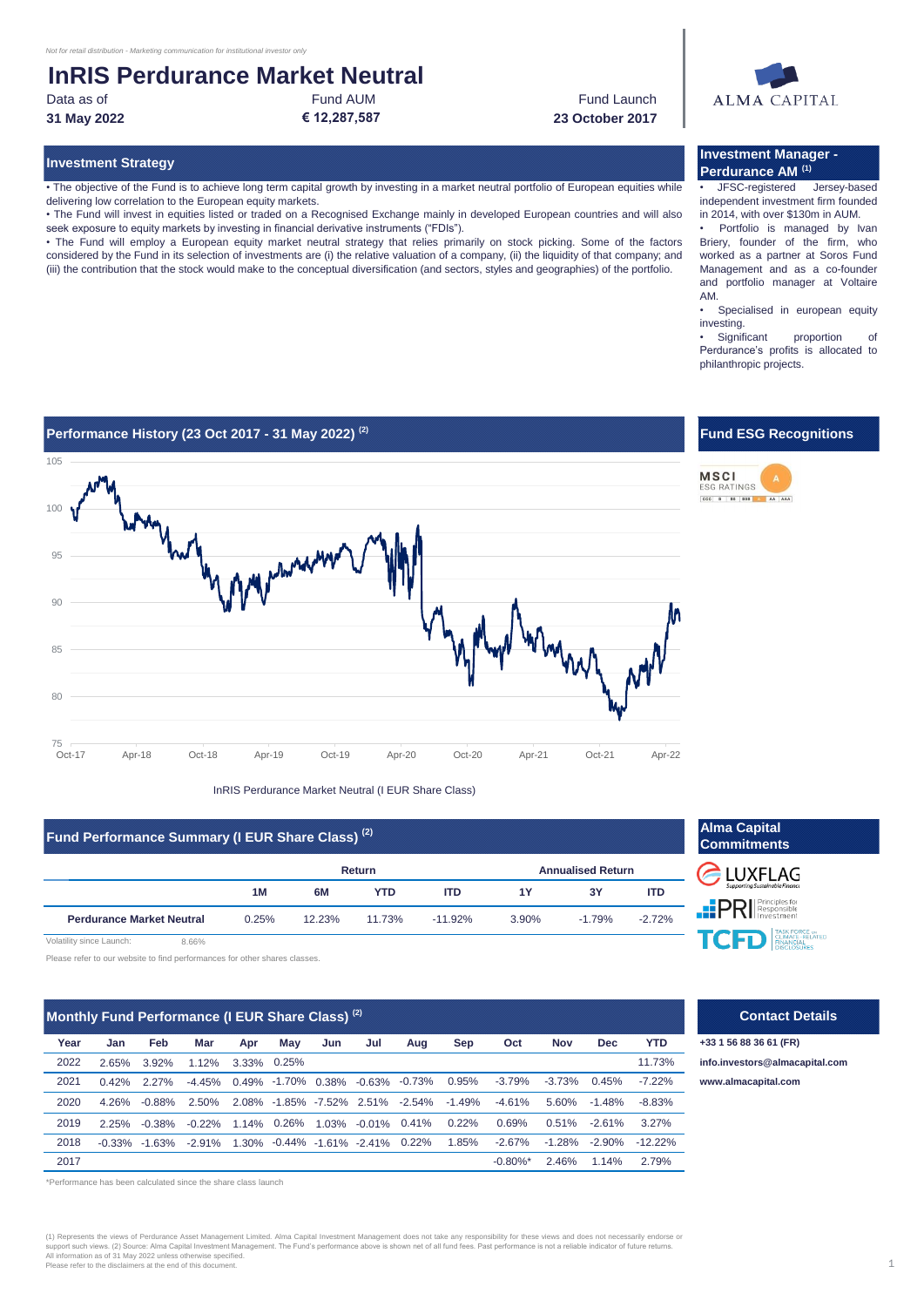## **InRIS Perdurance Market Neutral**

**31 May 2022**

Data as of Fund AUM

**€ 12,287,587 23 October 2017** Fund Launch



## **Fund Characteristics**









**Key Facts**

| <b>Issuer / Manager</b>             | InRIS UCITS PLC / Alma Capital Investment Management                                                  |                  |  |  |  |  |
|-------------------------------------|-------------------------------------------------------------------------------------------------------|------------------|--|--|--|--|
| <b>Fund Type</b>                    | Irish UCITS PLC                                                                                       |                  |  |  |  |  |
| <b>Share Classes</b>                | <b>I EUR</b>                                                                                          | C EUR            |  |  |  |  |
| <b>ISIN-Code</b>                    | IE00BZ60LC73                                                                                          | IE00BZ60MT16     |  |  |  |  |
| <b>BBG Ticker</b>                   | RPERIE1 ID                                                                                            | RPERCE1 ID       |  |  |  |  |
| Currency                            | <b>EUR</b>                                                                                            | <b>EUR</b>       |  |  |  |  |
| Management Fee p.a. <sup>(4)</sup>  | 1.00%                                                                                                 | 1.50%            |  |  |  |  |
| Performance Fee <sup>(5)</sup>      | 20.00%                                                                                                | 20.00%           |  |  |  |  |
| <b>Initial Issue Price</b>          | € 100                                                                                                 | € 100            |  |  |  |  |
| <b>Launch Date</b>                  | 23 October 2017                                                                                       | 20 February 2018 |  |  |  |  |
| Subscription and Redemption Cut-Off | 11:00 a.m. Irish Standard Time (T)                                                                    |                  |  |  |  |  |
| <b>Valuation Day (T)</b>            | Daily                                                                                                 |                  |  |  |  |  |
| <b>NAV Publication</b>              | Daily, published on a T+2 basis                                                                       |                  |  |  |  |  |
| <b>Settlement</b>                   | No later than T+2 for Subscription / T+4 for Redemption                                               |                  |  |  |  |  |
| Depositary, Administrator           | State Street Fund Services Ireland Ltd                                                                |                  |  |  |  |  |
| <b>Transfer Agent</b>               | <b>CACEIS Ireland Ltd</b>                                                                             |                  |  |  |  |  |
| Registered Countries <sup>(6)</sup> | Belgium, France, Germany, Ireland, Italy, Luxembourg, Netherlands, Spain, Switzerland, United Kingdom |                  |  |  |  |  |
| <b>SRRI</b>                         | $\overline{4}$                                                                                        |                  |  |  |  |  |

(3) Source: Alma Capital Investment Management. (4) Management Fee is payable monthly to the Management Company and is calculated on each Valuation Day on the basis of the Net Asset Value of the relevant Share Class. The I registered.

All information as of 31 May 2022 unless otherwise specified. Please refer to the disclaimers at the end of this document.

2